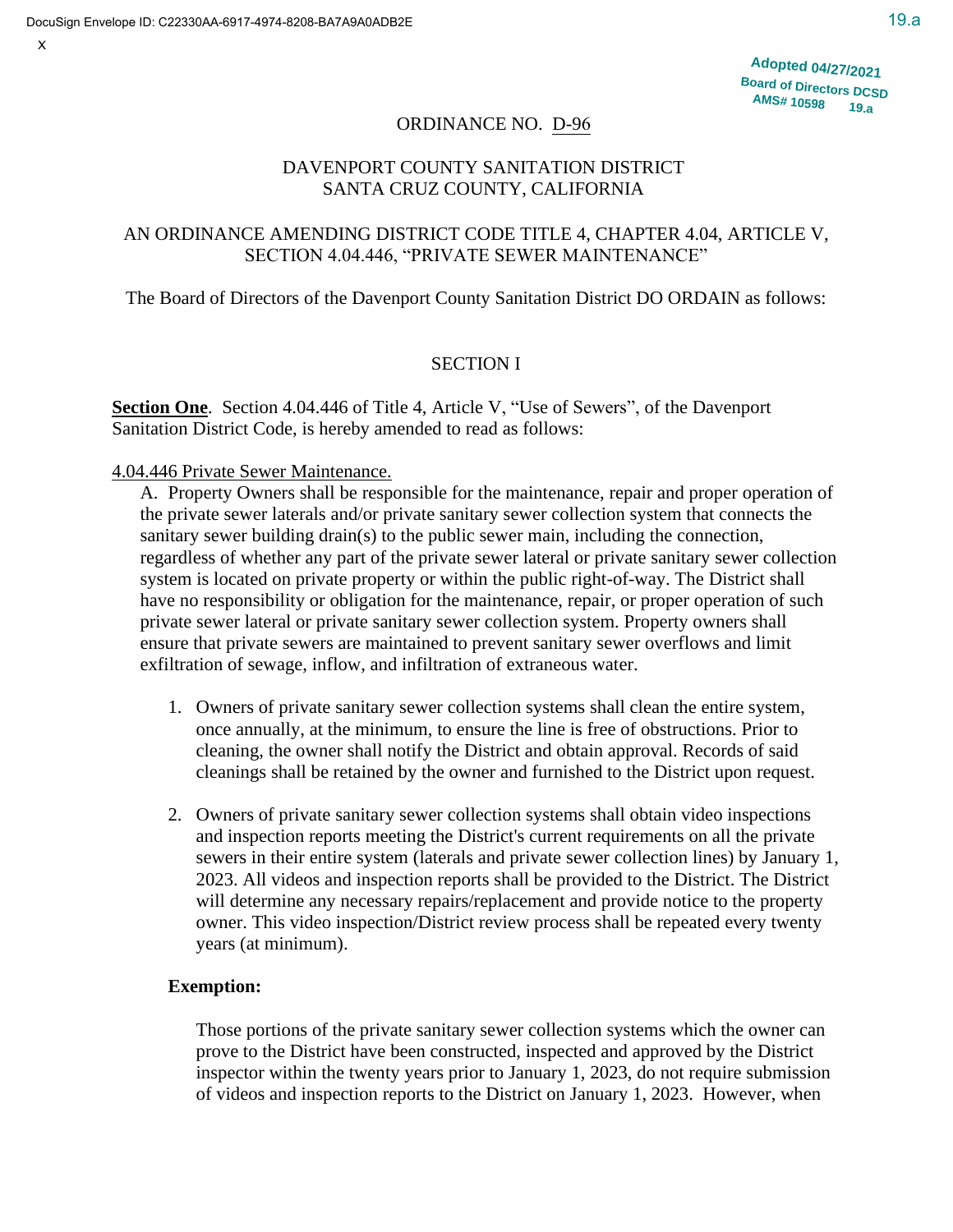videos of the private sanitary sewer collection system are required by the District for the next twenty-year video cycle, these previously un-videoed portions of the system will require videos and inspection reports, along with the rest of the system.

- 3. Owners of private sanitary sewer collection systems shall prepare a maintenance program for the system addressing the operation, maintenance, and inspection of the lines, pump stations, and appurtenances in the system. A document outlining said program shall be provided to the District prior to July 1, 2024, or as required by the District Engineer. The document shall contain a schedule to complete all repairs deemed necessary by the District based on the District's review of the previously submitted videos and inspection reports as outlined in Section 4.04.466 (A)(2). The maintenance program and repair schedule shall be updated at least every twenty years, or more frequently as needed.
- 4. Building owners shall have the private sewer lateral serving their building inspected by a licensed plumber using video inspection every ten years (at minimum) to ensure that the lateral is in good condition. Videos and corresponding inspection reports shall be retained by the owner and furnished to the District upon request.
- 5. Owners of private pump stations shall inspect and maintain the system annually (at minimum) to ensure that pump station failure does not result in a sanitary sewer overflow. The District may request maintenance and repair records at any time.
- 6. Maintenance of all private sewers (private sewer laterals and private sanitary sewer collection systems) shall include but not be limited to:
	- a. removing grease, settled debris, roots, and other obstructions;
	- b. replacing failed or deteriorating pipe segments or appurtenances;
	- c. repairing or eliminating non-watertight joints;
	- d. repairing or replacing pipe segments containing voids, cracks, or fractures;
	- e. correcting offset joints;
	- f. repairing connections to the public sewer main;
	- g. eliminating sags;
	- h. replacing materials or appurtenances not meeting current District standards, as deemed necessary by the District; and
	- i. removing any non-sanitary sewer connections from the building sewer.
- 7. The property owner shall be responsible for clearing any and all obstructions in the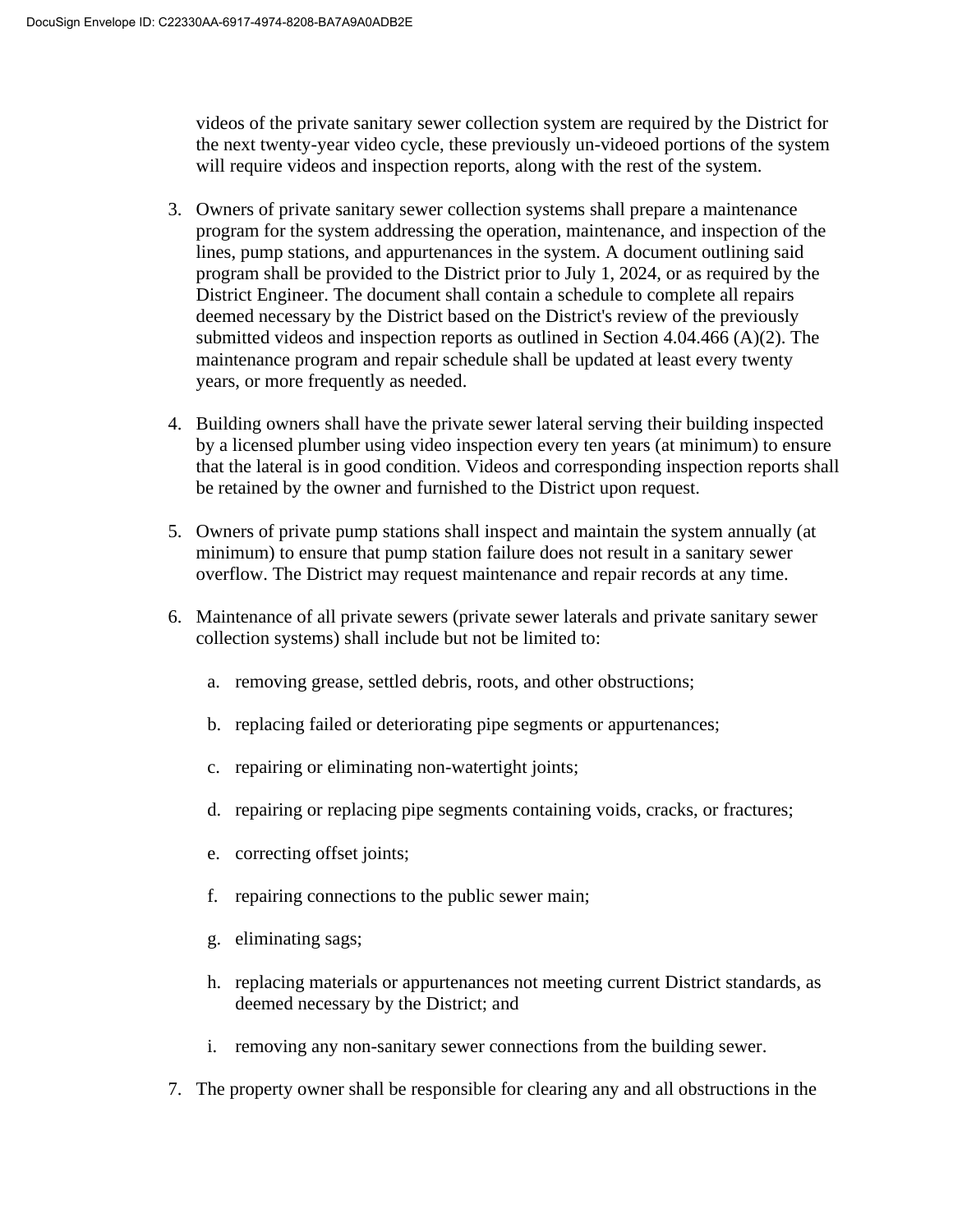private sewer lateral and/or private sanitary sewer collection system immediately upon discovery and/or notification by the District. Prior to any cleaning or repair work on the private sewer, the owner shall notify the District and gain necessary approvals.

- B. Sanitary Sewer Overflows from Private Sewers.
- 1. Corrective Action.

If a building drain, private sewer lateral, or private sanitary sewer collection system is not operating properly and causes the discharge of wastewater to any location outside of the building, it is considered a sanitary sewer overflow. Any sanitary sewer overflow condition shall constitute a public nuisance to be abated by the property owner. The following procedure shall take place:

- a. The property owner shall:
	- 1) take immediate action to stop the overflow immediately and have sewer blockages, breaks, and other deficiencies permanently repaired by a licensed plumber; and
	- 2) notify the District within twelve hours upon discovery or occurrence of the overflow.
- b. The District shall request abatement of the overflow and inspection of the private sewer by serving a Notice of Violation (N.O.V.) to a property owner, or posting the N.O.V. conspicuously on, or in front of, the building. The N.O.V. shall be deemed effective immediately upon service and begin the timeline for correcting and abating the sanitary sewer overflow.
- c. Within seventy-two hours of service or posting of the N.O.V., the property owner shall have a licensed plumber inspect the private sewer (lateral and private collection lines, as needed) internally by a closed-circuit television camera to determine the cause of the overflow and identify remedial actions needed to bring the condition of the private sewer up to District standards. The property owner or licensed plumber shall submit to the District the video and a written inspection report describing the cause of the overflow and the remedial actions taken to repair the private sewer. The District shall evaluate the report and video and make a determination as to the acceptability of the remedial actions and whether additional remedial actions, including full or partial replacement of the private sewer lateral and/or private sanitary sewer collection system, shall be taken.
- d. Within fourteen calendar days after service of the N.O.V., the property owner must have obtained all required permits and completed all necessary repairs to bring the condition of the private sewer up to District standards and submit evidence of the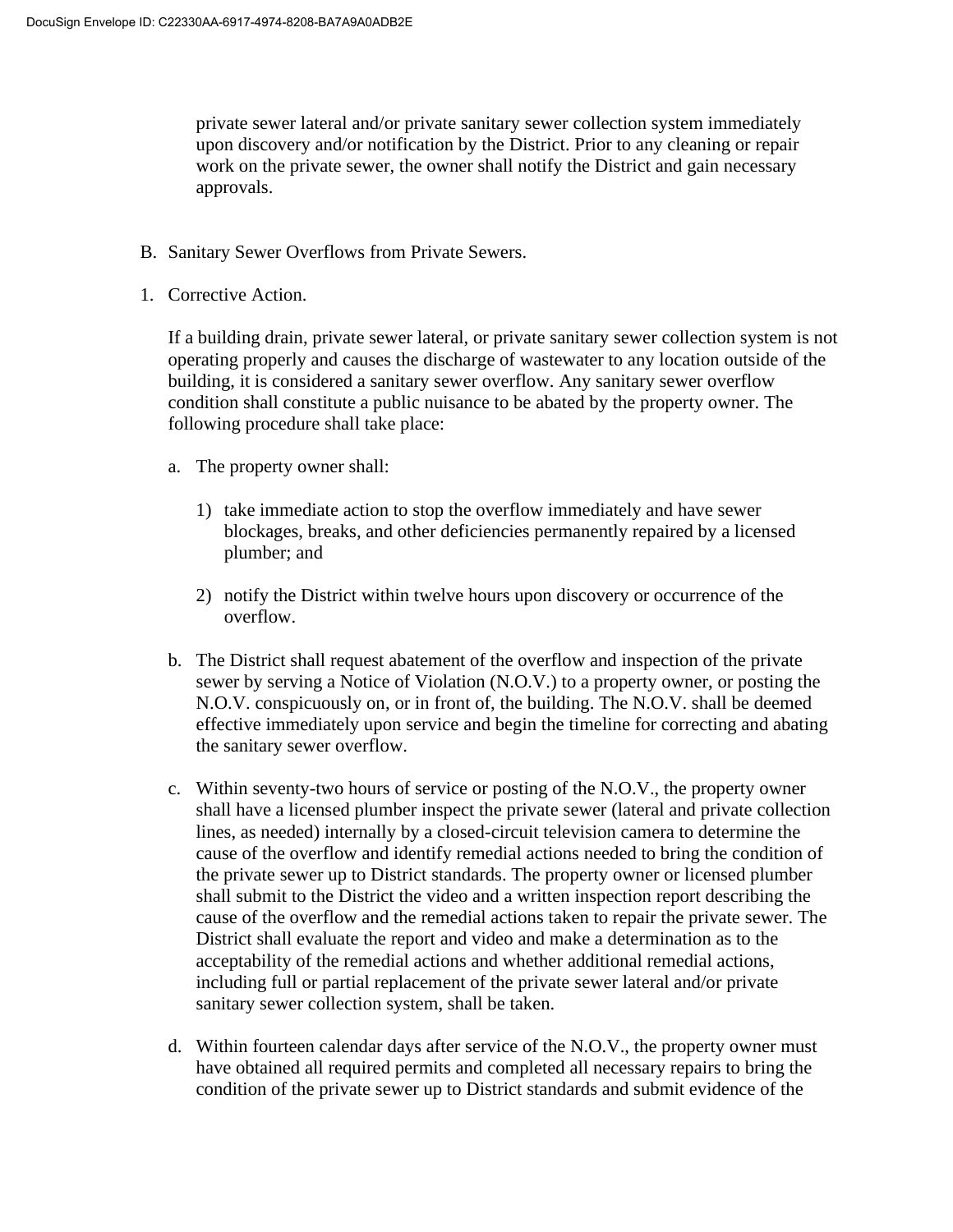repair or corrective action to the District.

2. Penalties for Non-Compliance/Abatement by the District.

In addition to exercising any other remedies, if the corrective action is not completed within the required timeframes, the District may notify the owner of the private sewer of its intent to record an abatement order and may thereafter abate the nuisance at the owner's expense, including assessing an administrative fee to reimburse the District for all related administrative costs. The property owner may also be assessed civil penalties for failure to comply in the amount of a minimum of \$500 or as otherwise set by Board resolution for each day the violation continues after expiration of:

- a. the fourteen day deadline specified above; or
- b. other deadline for repair or corrective action as set by the District.

The District Engineer shall have the authority to establish, waive, suspend, or otherwise modify any civil administrative penalty imposed by this section upon a showing that the property owner has satisfactorily repaired the private sewer to a degree sufficient to ensure avoidance of further violations or upon a showing by the property owner of severe financial hardship.

3. Appeal.

Any appeal of an abatement order will be in accordance with Article I and as described herein. In the event that the District Engineer notifies the owner of its intent to record an abatement order and charge costs for abatement, enforcement, and/or assess civil penalties to the property owner, the property owner may request an appeal hearing in writing to the Secretary of the board in accordance with the provisions of Article I and payment of an appeal fee as set by the District within ten calendar days from the date of service of the notice of intent to record the order. Absent such an appeal, the abatement order shall constitute a final administrative decision confirming such costs, and a lien or special assessment on the property may be recorded with the County Recorder without further hearing for failure to pay within sixty days. Such lien shall have the force, effect and priority of a judgment lien and shall continue for three years from the time of recording unless sooner released or otherwise discharged. A statement of the District's bills to the property owner shall give notice of the lien provided by this section.

4. Disconnection.

In addition or alternative to any of the foregoing remedies, the District may disconnect any premises from the public sewer if remedial actions to correct sanitary sewer overflows are not timely taken in accordance with this code and the directions of the District Engineer, and/ or costs of abatement, including fees and penalties, are not paid. The District Engineer shall estimate the cost of disconnection of such premises and the cost of reconnecting it thereto, and the owner of the premises shall deposit the cost as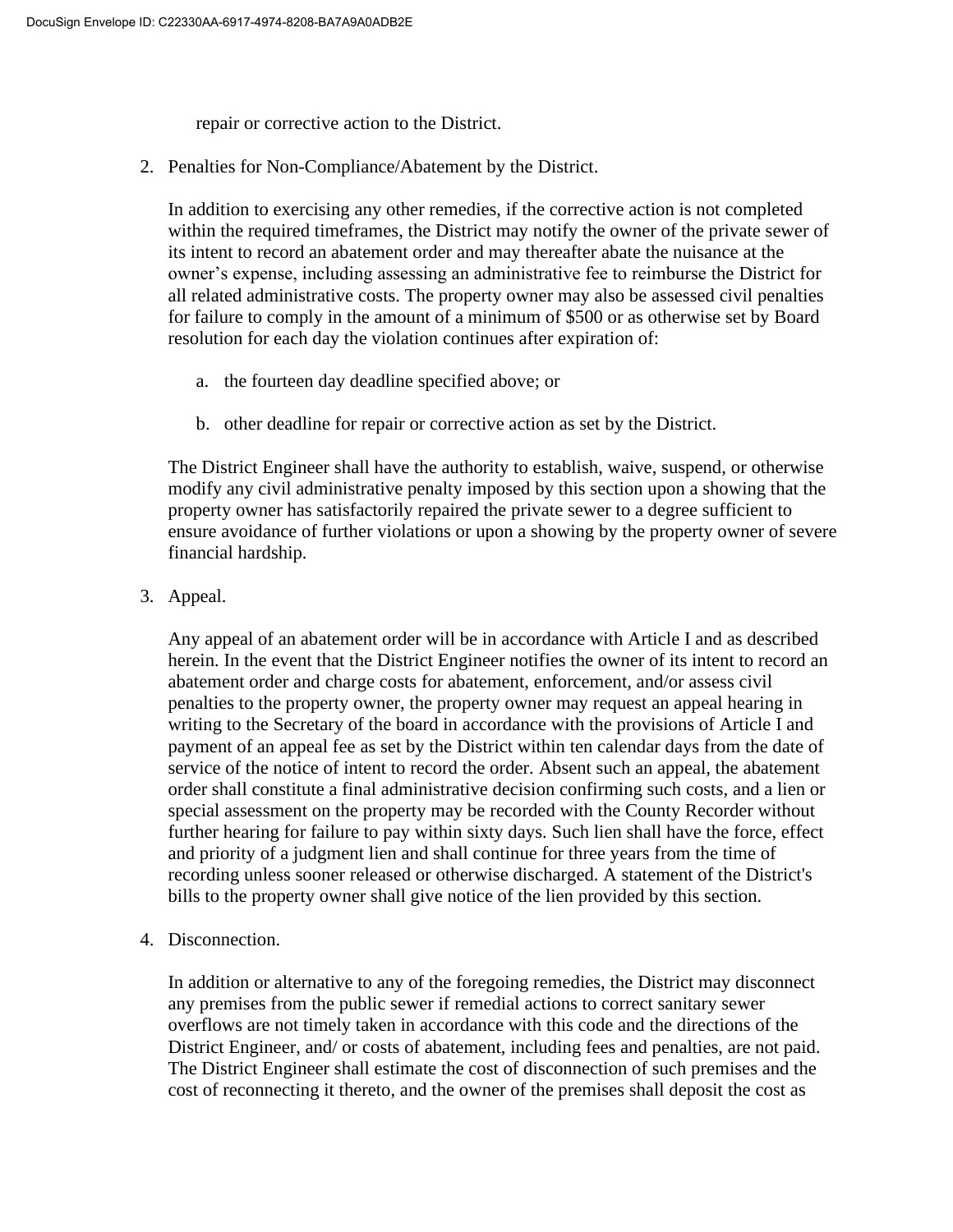estimated of disconnection and reconnection before such premises are reconnected to the public sewer. In the event such arrearages are paid and premises are reconnected to the public sewer, the District Engineer shall refund any part of the deposit remaining after payment of all costs of disconnection and reconnection. During the period of nonconnection or disconnection, habitation of such premises by human beings shall constitute a public nuisance, whereupon the Board shall cause proceedings to be brought for the abatement of the occupancy of the premises by the human beings. In such event, and as a condition of connection or reconnection, there shall be paid to the District reasonable attorney's fees and costs of suit arising in the action.

## SECTION II

**Section Two.** Upon adoption, this Ordinance shall be entered in the minutes of the Board and shall be published once within fifteen days following its adoption in a newspaper published in the County and having general circulation in the District. This Ordinance shall take effect on the 31<sup>st</sup> day after the date of final passage.

PASSED AND ADOPTED by the Board of Directors of the Davenport County Sanitation District, State of California, this 27th day of April 1, 2021, by the following vote:

| AYES:      |                  | DIRECTORS Coonerty, Koenig, Friend, Caput, McPherson |  |
|------------|------------------|------------------------------------------------------|--|
| NOES:      | <b>DIRECTORS</b> | <b>None</b>                                          |  |
| $\sqrt{2}$ | $P_{\rm T}$      | DocuSigned by:<br>$\mathbf{r}$                       |  |

ABSENT: DIRECTORS None

DocuSianed by:

moe MEhenen 06087F318B644F

Chairperson of the Board BRUCE McPHERSON

F785341C2DCB4F4 ATTEST: STEPHANIE CABRERA Clerk of the Board

Approved as to form:

DocuSianed by: urti a Gerh

Office of County Counsel

3/29/2021 (AMS# 10356)



Distribution: County Counsel Public Works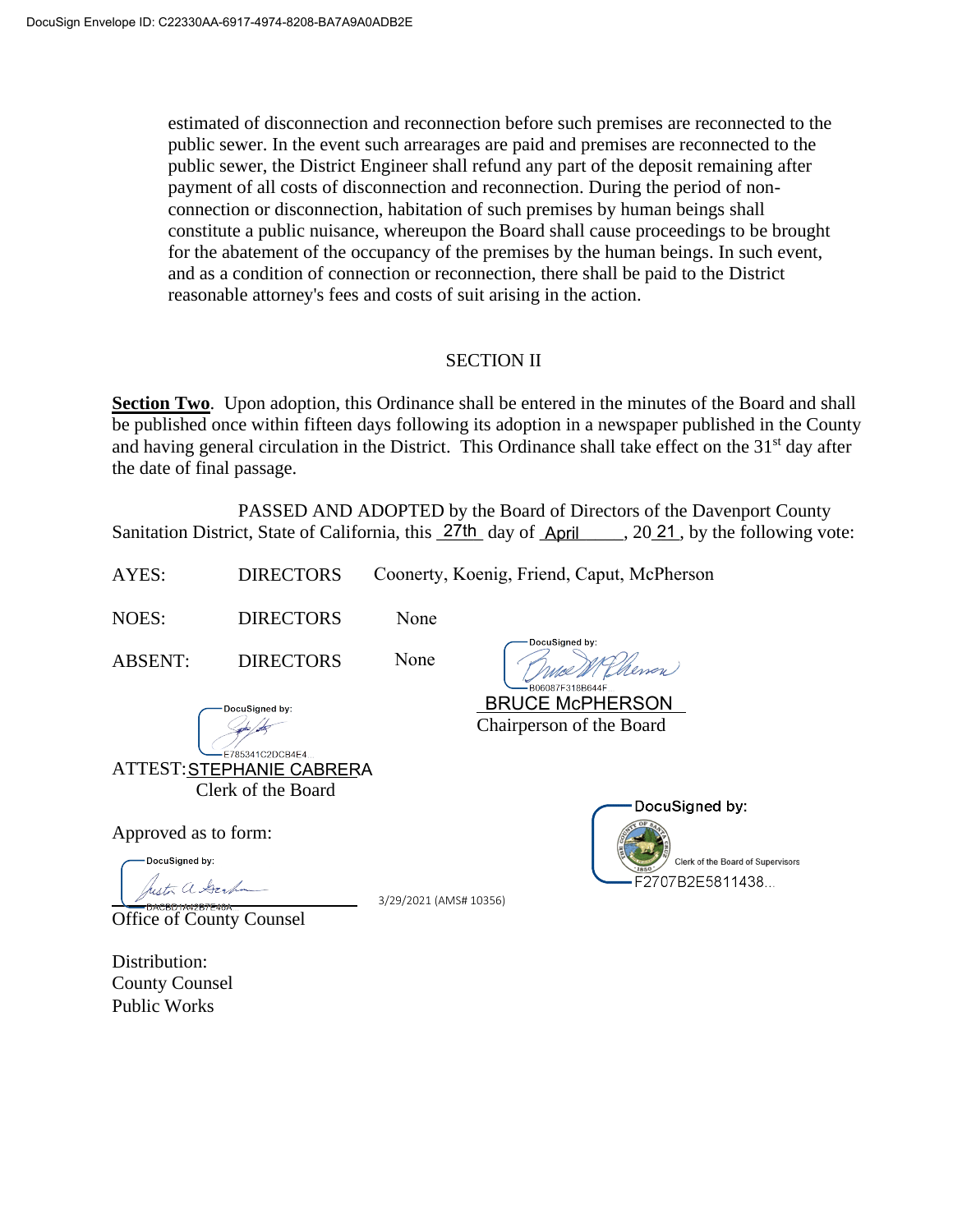

### **Certificate Of Completion**

Envelope Id: C22330AA691749748208BA7A9A0ADB2E Status: Completed Subject: DCSD Ordinance D-96 adopted Apr 27 BOD (AMS# 105989) eSignatures Source Envelope: Document Pages: 5 Signatures: 4 Signatures: 4 Envelope Originator: Certificate Pages: 2 **Initials: 0** Initials: 0 Susan Galloway AutoNav: Enabled EnvelopeId Stamping: Enabled Time Zone: (UTC-08:00) Pacific Time (US & Canada)

#### **Record Tracking**

Status: Original 4/28/2021 3:21:02 PM

#### **Signer Events Signature Timestamp**

Justin Graham Justin.Graham@co.santa-cruz.ca.us eSign Security Level: Email, Account Authentication Signature Adoption: Drawn on Device (None)

#### **Electronic Record and Signature Disclosure:**  Not Offered via DocuSign

Bruce McPherson Bruce.McPherson@co.santa-cruz.ca.us eSign Security Level: Email, Account Authentication Signature Adoption: Drawn on Device<br>(None) Signature Adoption: Drawn on Device

#### **Electronic Record and Signature Disclosure:**  Not Offered via DocuSign

Stephanie Cabrera Stephanie.Cabrera@co.santa-cruz.ca.us eSign Security Level: Email, Account Authentication Signature Adoption: Drawn on Device (None)

**Electronic Record and Signature Disclosure:**  Not Offered via DocuSign

#### CBD eSignature

CBD.eSignature@co.santa-cruz.ca.us Clerk of the Board of Supervisors

County of Santa Cruz

Security Level: Email, Account Authentication (None)

**Electronic Record and Signature Disclosure:**  Not Offered via DocuSign

**In Person Signer Events Signature Timestamp**

Holder: Susan Galloway susan.galloway@co.santa-cruz.ca.us

# uSigned by:

hester a Gerham .<br>•DACBD1A42B7E46A...

Using IP Address: 63.194.190.100

mee MEhenen 6087F318B644F

Using IP Address: 73.162.2.250

408 St Peter Street Saint Paul, MN 55102 susan.galloway@co.santa-cruz.ca.us IP Address: 69.5.90.9

Location: DocuSign

Sent: 4/28/2021 3:21:03 PM Viewed: 4/28/2021 4:01:28 PM Signed: 4/28/2021 4:01:33 PM

Sent: 4/28/2021 4:01:35 PM Viewed: 4/28/2021 6:54:14 PM Signed: 4/28/2021 6:54:26 PM

DocuSigned by: sport for F785341C2DCB4F4

Using IP Address: 63.194.190.100

Sent: 4/28/2021 6:54:27 PM Viewed: 4/29/2021 4:26:56 PM Signed: 4/29/2021 4:27:13 PM

-DocuSianed by: =<br>=2707B2E5811438...

Signature Adoption: Drawn on Device Using IP Address: 67.160.48.214

Sent: 4/29/2021 4:27:14 PM Viewed: 4/29/2021 4:27:24 PM Signed: 4/29/2021 4:27:36 PM Freeform Signing